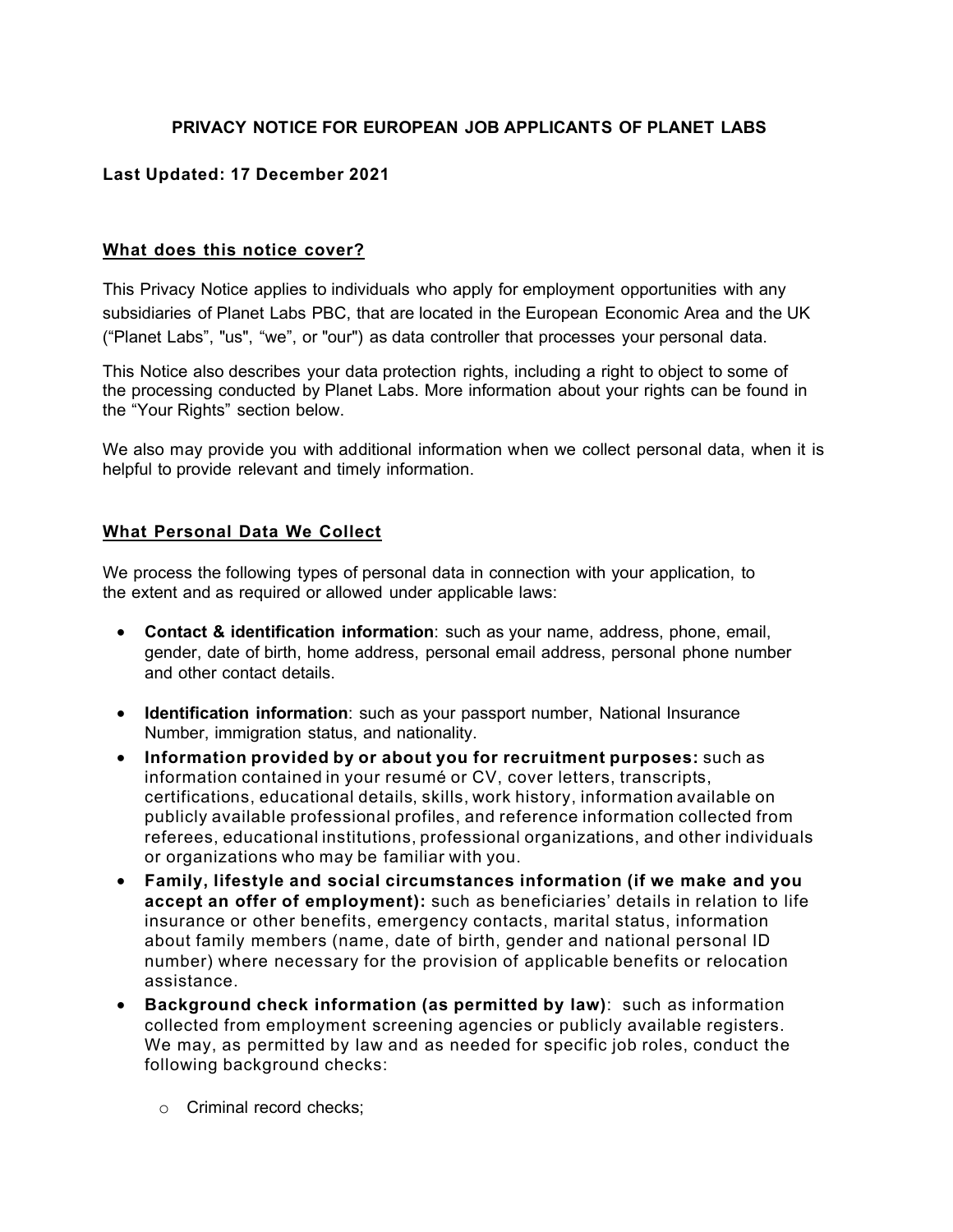- o Financial integrity checks;
- o Education verification;
- o Employment verification;
- o Directorship checks for current or previously held directorships or company secretarial positions to check for potential conflicts; and
- o ID document checks to verify your identity.
- **Information about your use of our employment website:** such as information collected via cookies and similar technologies. See our website [Privacy Policy](https://www.planet.com/privacy/) for further information.
- **Special categories of personal data:** We may, in accordance with applicable law and in association with an offer of employment we may make, collect certain personal data about you that may be considered more sensitive. Such information may include:
	- $\circ$  information about race, ethnic origin, religion or sexual orientation for diversity monitoring purposes (for the avoidance of doubt, this will not form part of the selection process and you will not be penalized if you choose not to provide this information);
	- $\circ$  photograph, fingerprint or other biometric identifier for identification purposes;
	- $\circ$  health or disability information to provide reasonable accommodations/ adjustments (you may also choose to provide such information to us during the recruitment process); and
	- o criminal background check information as discussed above.

# **Why We Collect, Use and Store this Personal Data**

Planet Labs processes the personal data referred to above and information which you give us for the following purposes:

- managing our recruitment system;
- assessing your skills, qualifications and application against the position applied for or other positions;
- communicating with you in relation to your application and the recruitment process;
- sending you information about other positions with us that may be of interest to you;
- entering into an employment relationship with you if we offer you a position;
- operating, evaluating and improving our recruitment processes, activities and communications (this includes analyzing our job applicant base, our hiring practices, identifying qualifications or skills shortages, and using information to match candidates and potential opportunities);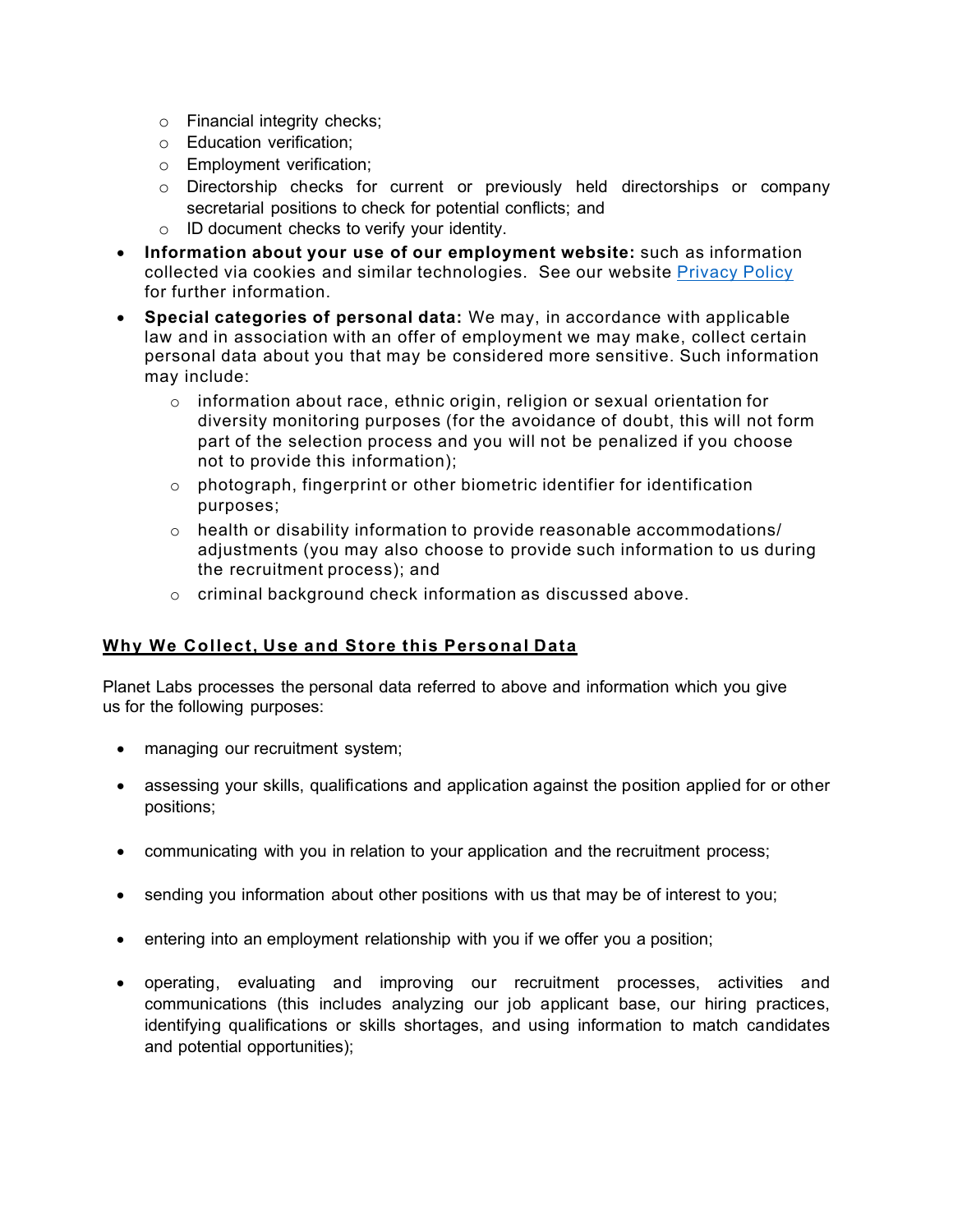- detecting, preventing and responding to fraud or potentially illegal activities, misuse of our recruitment system, intellectual property infringement or other violations of law or policy; and
- complying with legal obligations to which we are subject and cooperate with regulators and law enforcement bodies.

Our legal bases for engaging in such processing are:

- fulfilling our pre-contractual obligations to you in connection with your seeking of employment with us, and if you are hired, fulfilling our contractual obligations to you in connection with your employment contract with us;
- complying with our legal obligations, for example obtaining proof of your right to work status to enable us to meet relevant obligations;
- complying with our legal obligations to you, for example health, labor, and safety obligations that we must comply with, or to a third party (e.g., tax authorities);
- meeting our legitimate interests, for example identifying suitable candidates, protecting our interests and rights; promoting workforce diversity; and improving our recruitment processes; and
- protecting your or another person's vital interests, for example by providing your health information to a doctor in a medical emergency.

We have carried out balancing tests for all the data processing conducted on the basis of our legitimate interests, as described above. You can obtain information on any of our balancing tests by contacting us at [privacy@planet.com.](mailto:privacy@planet.com)

As required and in accordance with applicable law, we may obtain your explicit consent to collect and use certain types of personal data (for example, when we process some categories of sensitive personal data). If we ask for your consent to process your personal data, you may withdraw your consent at any time by contacting us using the details at the end of this privacy notice.

Where we require personal data to comply with legal or contractual obligations, then provision of such data is mandatory: if such data is not provided, then we will not be able to manage the employment relationship, or to meet obligations placed on us. In all other cases, provision of requested personal data is optional.

### **How We Share Your Personal Data**

We may share your personal data with other members of the Planet Labs group for recruitment purposes, as described above.

Your personal data will also be shared with companies providing services to us, such as training providers, help desk providers and IT hosting and/or IT maintenance providers.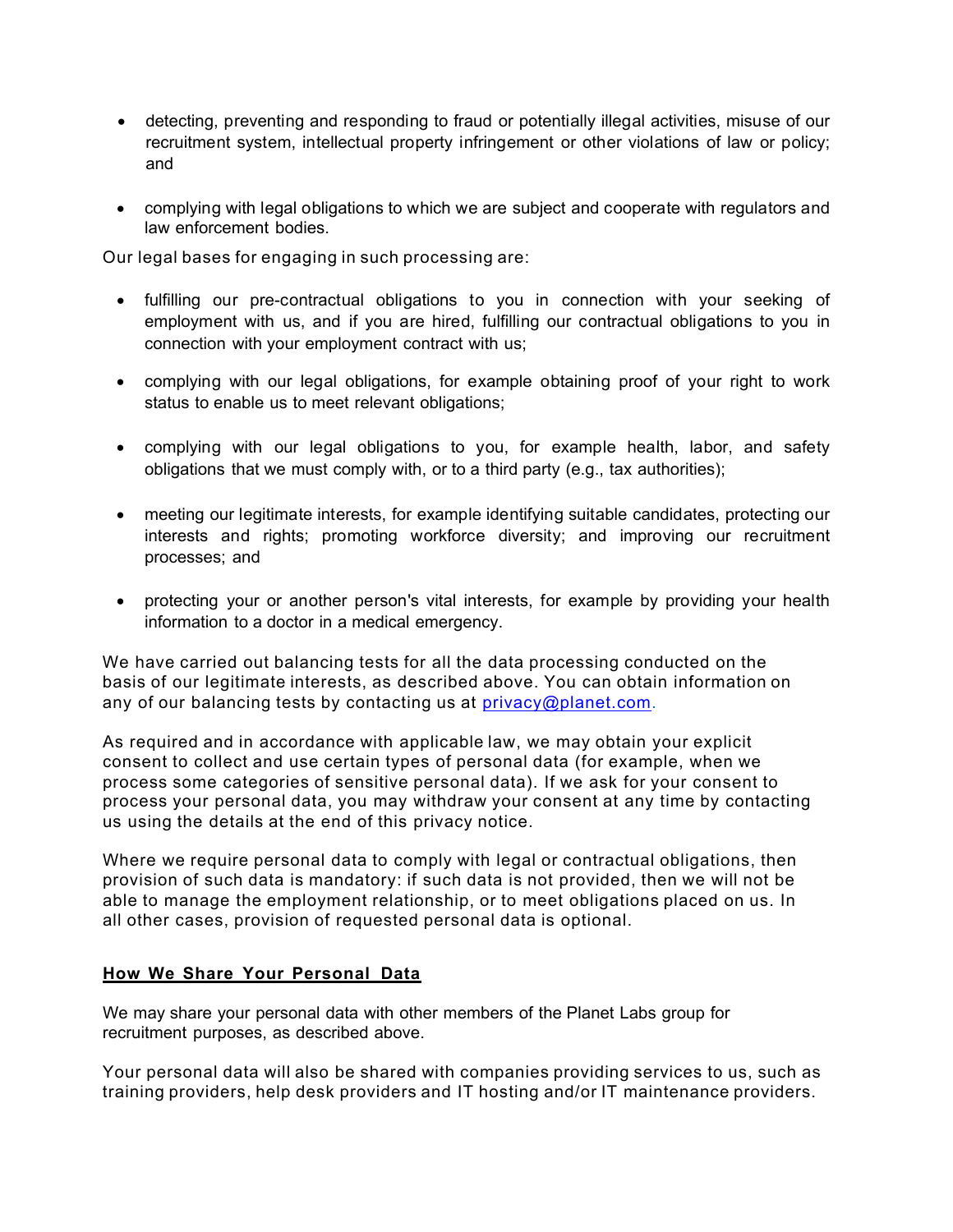If we make and you accept an offer of employment, your personal data will also be shared with third party benefit providers, such as for the purposes of obtaining health insurance, childcare vouchers and other applicable benefits providers and where permitted by survey service providers, investigators, employee hotline administrators and data custodians.

Personal data will also be shared with government authorities and/or law enforcement officials if required for the purposes above, if mandated by law or if required for the legal protection of our legitimate interests in compliance with applicable laws.

In the event that Planet Labs' business is sold or integrated with another business (in part or whole), your details may be disclosed to our advisers and any prospective purchaser's adviser and will be passed to the new owners of the business/business unit.

Your personal data will be stored on Planet Labs PBC servers in the U.S. When we transfer your data within the Planet Labs group, we use an intra-company agreement containing European Commission-approved standard contractual clauses. When we transfer your data to organizations outside the Planet Labs organization we use European Commission-approved standard contractual clauses to safeguard the transfer, unless we transfer personal data to a third party that has implemented Binding Corporate Rules; in which case we may rely on such mechanism to safeguard the transfer.

For further information, including obtaining a copy of the documents used to protect your personal data, please contact us as described in the "Contact Us" section below.

# **Your Rights**

You may have the right to access your personal data or to ask us for a copy of your personal data; to correct, delete or restrict (stop any active) processing of your personal data; and to obtain the personal data you provide to us for a contract or with your consent in a structured, machine readable format, and to ask us to share (port) this data to another controller.

In addition, you can object to the processing of your personal data in some circumstances.

Where we have asked for your consent, you may withdraw consent with effect for the future at any time.

These rights may be limited, for example if fulfilling your request would reveal personal data about another person, where they would infringe the rights of a third party (including our rights) or if you ask us to delete information which we are required by law to keep or have compelling legitimate interests in keeping. Relevant exemptions are included in both the GDPR and in the German Federal Data Protection Act. We will inform you of relevant exemptions we rely upon when responding to any request you make.